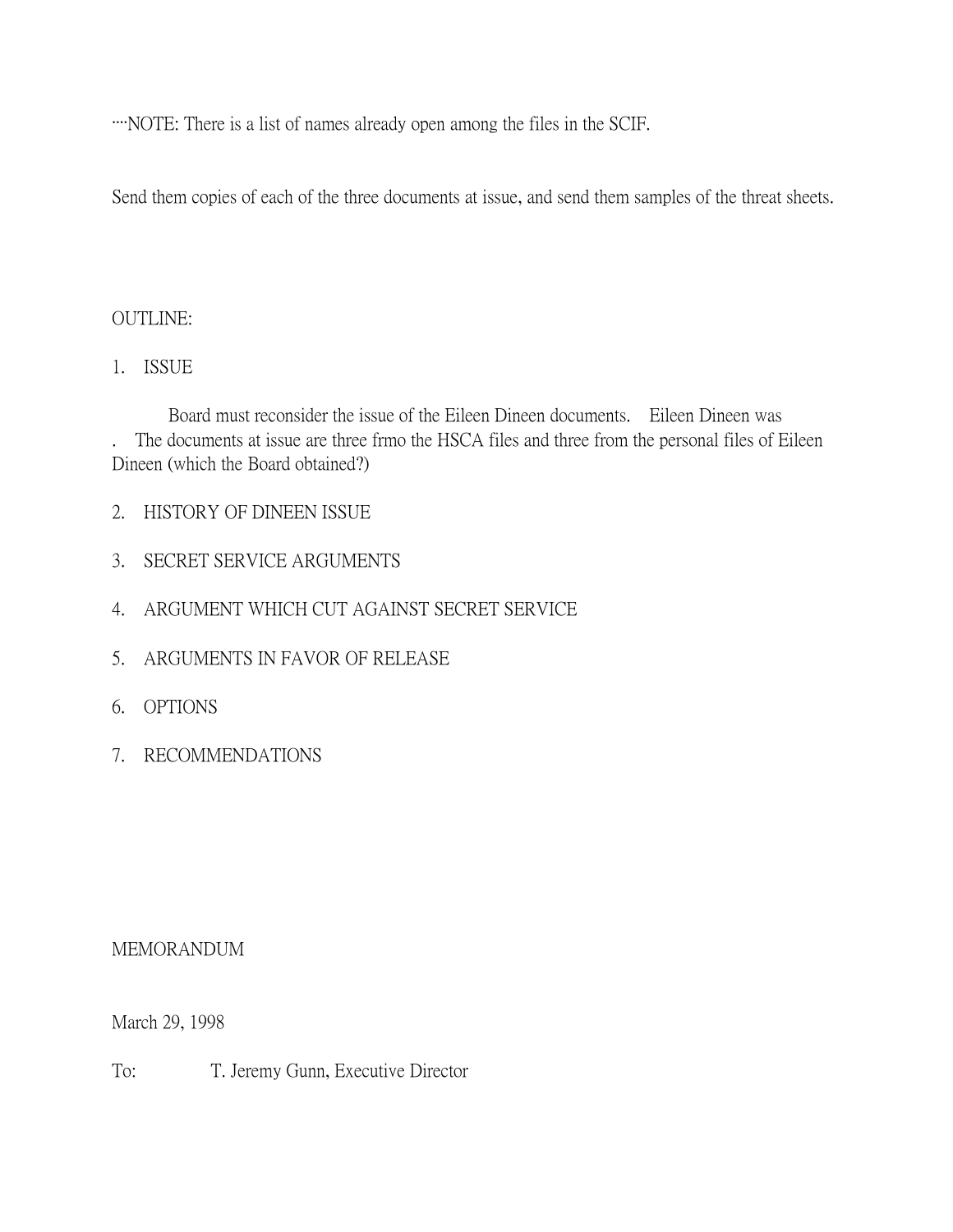From: Kim A. Herd

## Re: Eileen Dinneen Issues

As you are aware, the Review Board and the Secret Service had previously considered the issues presented in these records, but resolution of them was ultimately deferred. The Board would now like to resolve the issues presented in these documents. As you may recall the Board voted to open up all of these documents at its March 18-19, 1996 meeting, and voted not to sustain the Secret Service's requested postponements. The documents opened at this meeting wre two memos by HSCA staff member Eileen Dinneen (180-10087-10302 and 180-10103-10465) and 413 threat sheets (180-10065-10379) prepared by Dinneen by the House Select Committee.

The Secret Service responded to the Board's vote in a letter dated April 15, 1995. The Service argued that most of theindividuals named on the threat sheets had no relation to the assassination and that release would not enhance the historical record but would violate individual privacy and compromise a Secret Service protective technique. Specifically, its arguments were: At its April, 16, 17, 1996 meeting, the Review Board considered these arguments and decided to delay the rlease of the Dinneen memos and thre threat sheets for 60 days in order to give the Secret Service more time to provide information. Specifically, the Board requested infomration on each individual names ion the threat sheets that would resopnd to a Sec. 6(3) postponement. The Board requested that the Service provide information about whether or not the individuals were living or dead, as well as evidence of a speciric invasion of privacy. uot the living-or de The Secret Service registered a rigorous objection to the Board's decision, and thus the Board agreed to give the Secret Service more time to present additional arguments and evidence in support of its requested postponements. The Board also designated Items 31, 2 and 9 from Dinneen's personal materials as assassination records at its July 9-10, 1996 meeting, and the Secret Service indicated its intent to request ponstponements of certain names in these documents. At its July 9-10, 1996 meeting, the Board considered their arguments regarding privacy and the Secret Service's relationship with the mental health community. The Board decided to provide the Secret Service with 60 additional days, until Sept. 23, 1996, to prepare specific evidence in support of their claimed postponemnts. Ultimately, we extended this time to November 13, 1996 before tabling the issue. In particular, the review Board requested evidence of a confidential relationship between either (a) individuals named and identifiable members of the mental health community, or (b) between an individual mental health professional and a government agent in those cases where any kind of mental health issue is mentioned in the document.

Our review of the summary sheets indicates that there were 115 pages that contained references to mental health issues and commitment to a mental health facility (implying an evaluation by a mental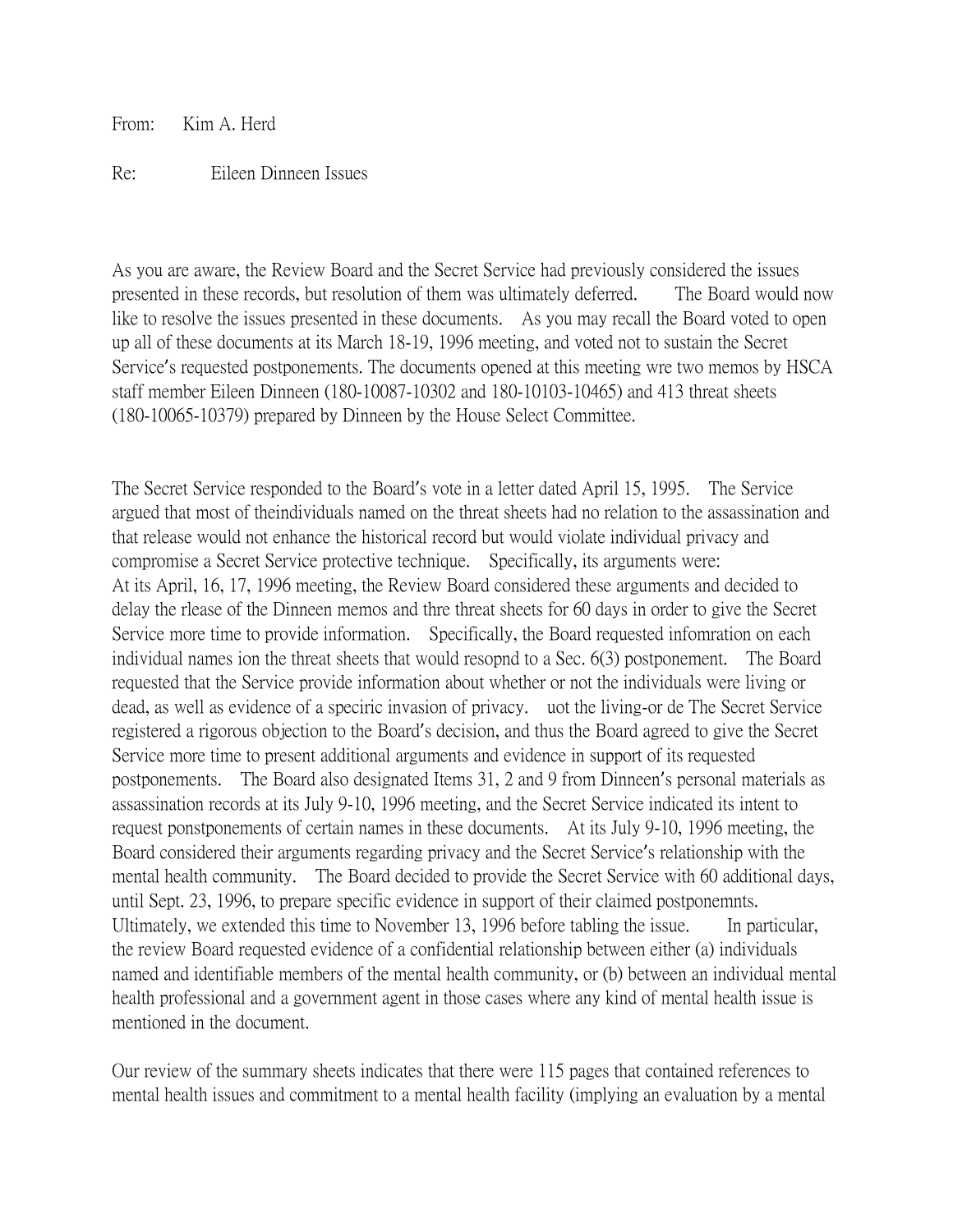health professional) Ultimately, the Board suspended its consideration of the Dinneen materials, in December, 1996.

The Board would like to resolve the issues presented by these documents. Our understanding of the Secret Service's position, is that it does not object tot he release of the text of all of these documents, but it does object to the release of most of the names of the individuals associated with the text. The Secret Service has argued that rleease of the names of these individuals would constitute a substantial invasino of their privacy, and would also compromise the Secret Service's relationship with the mental health community and its ability to fulfill its protective responsiblities. See Nov. 13, 1996 letter from J. Vezeris to D. Marwell. We further understand that the Secret Service does not object to the release of the names of individuals who had been associated with the investigation of the assassination of President kennedy, nor to the release of the names of certain individuals who are now deceased. We even withdrew our notice of consent release from the Federal Register. At that time, the Review Board gave the Secret Service additional time to review these materials. In our letter of July 22, 1996, we asked that the Secret Service provide us with:

1. "Specific evidence to support [their] claim that certain names should remain confdential, or that an individual's privacy interests would be violated as a result of release or that an identifiable person from the mental health community supplied information regarding a target of the Secret Service interest." and

2. "Evidence of a confidential relationship between either (a) the individuals named and identifiable members of the mental health community, or (b) between an individual mental health professional and a government agent in those cases where any kind of mental health issue is mentioned in the document.

Secret Service's principal points in support of their arguments for postponement:

1. The Service is willing to release everything in these documents except the names of targets of investigation.

2. If the Board can show that certain targets of investigation were associated with the JFK assassination investigation, the Service will release those names. (Note: Approximately 250 of the 413 do not specifically mention commitment to a hospital or a doctor's opinion regarding mental health.)

3. The Service argues that since the threat sheets include mental health information, the release of names of individuals who were not related to the assasination - as determined by the Secret Service would constitute an inveastion of privacy that overcomes the public's interest in the specific name.

4. The Service would lost a valuable protective technique if the names are released: Members of the mental health community would not provide the informationr equired by the Service. The service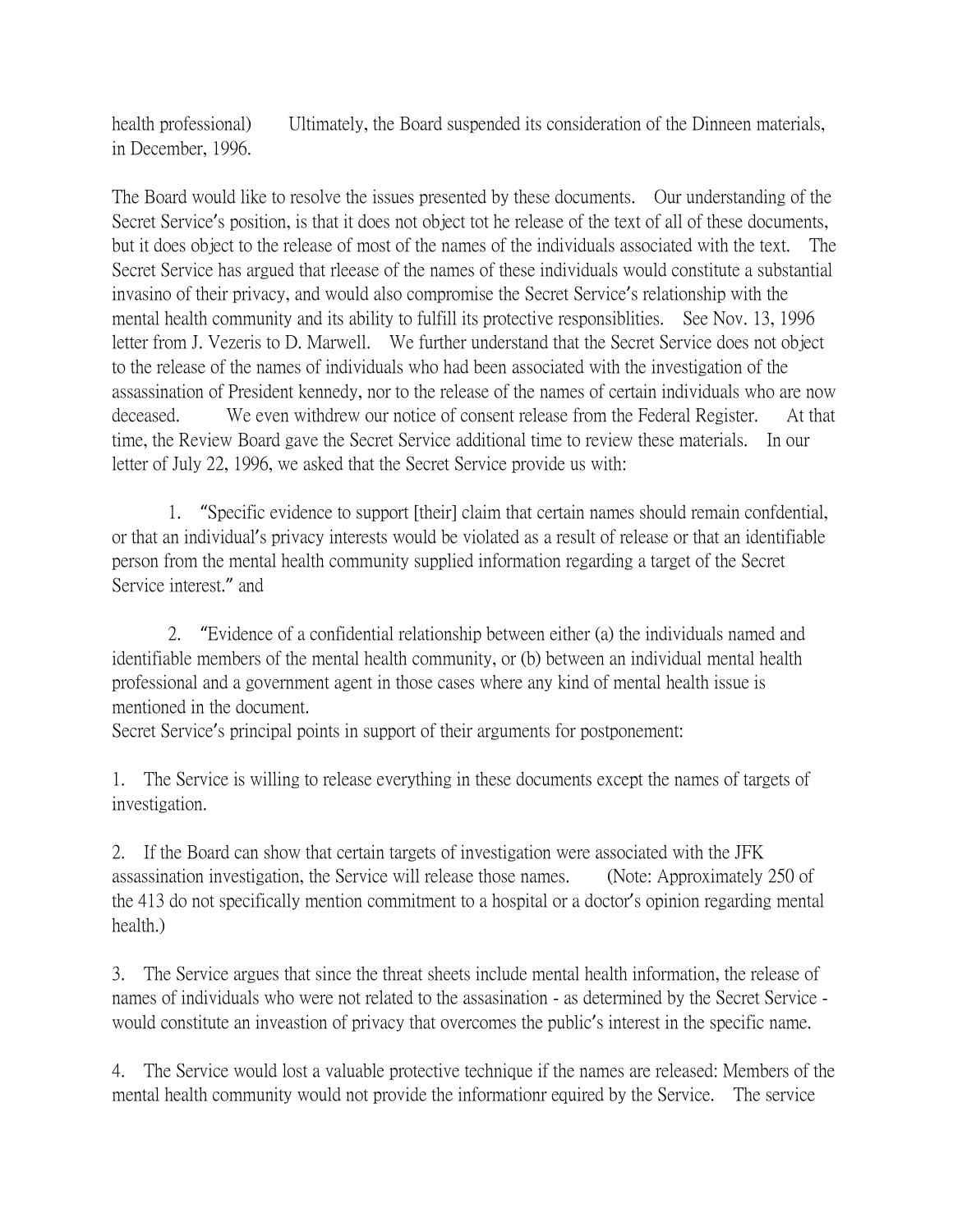provided two lettters from members of the mental health community to supplement this point. Even if the individual is dead, the link between the name and the mental health information would have a chilling effect on future relations between the Secret Service and the mental health community.

5. "Based on comupter matches of identifying data for these individuals, we are condeding the release of 66 names since we have reason to believe that they are deceased and only a section (6) (3) postonement argumet was being made. However, we continue to seek postponemetns for other deceased subjects when more than personal privacy is the basis for the postopnement request.

Of the 413 summary sheets, they wree still seeking postponements on 321. "Most of thease cases are completely coincident to the JFK assassination, associated only by vitrue of the time frame in which they were brought to the attention and investigated by the Secret Service.

"The basis for the Service's position that certain names must remain confidential are several-fold: (I) the release of names would constitute an invasion of privacy; (ii) the invasion of privacy is so substantial that it clearly outweighs the interest to disclose ; (iii) the release would compromise an understanding of confidentiality between the Secret Service and the mental health community; and (iv) public disclosure would seriously adversely impact the Secret Service's ability to fulfill its protective responsibilities in the future, such that the harm would outweigh the interest to release.

In one Attachment #1 to the Secret Service's letter of November 13, 1996, Jane vezeris indicated that the Secret Service was not contesting 92 names that appeared on the "threat sheets." In addition, by virtue of the Secret Service's research, fourty six of the individuals appearing on the threat sheets are now deceased. of the attachments to Jane Vezeris' letter, mndalted as a result of ri In the meantime, we found some personal notes of Eileen Dineen (from Ms. Dineen), and we also designated these as assassiantion records at our ?, 1996 meeting. In a responsive letter on September 20-, 1996, the Secret Service agreed with the Board's decision as to some of the documents, but did not want to release certain other documents. We continued to give the Secret Service additional time to present evidence. The The documents that remain at issue are as follows:

:

At that time, We propose that the Board vote on the Dinneen documents, at its April 13, 1998 meeting. At that time, the Board will consider the arguments already advanced by the Secret Service, as well as any other evidence the Secret Service wishes to submit or present in person. If the Board decides to release all of the names in the Dinneen materials, the Secret Service can appeal the Board's decision. To the extent you believe the Secret Service would be able to assemble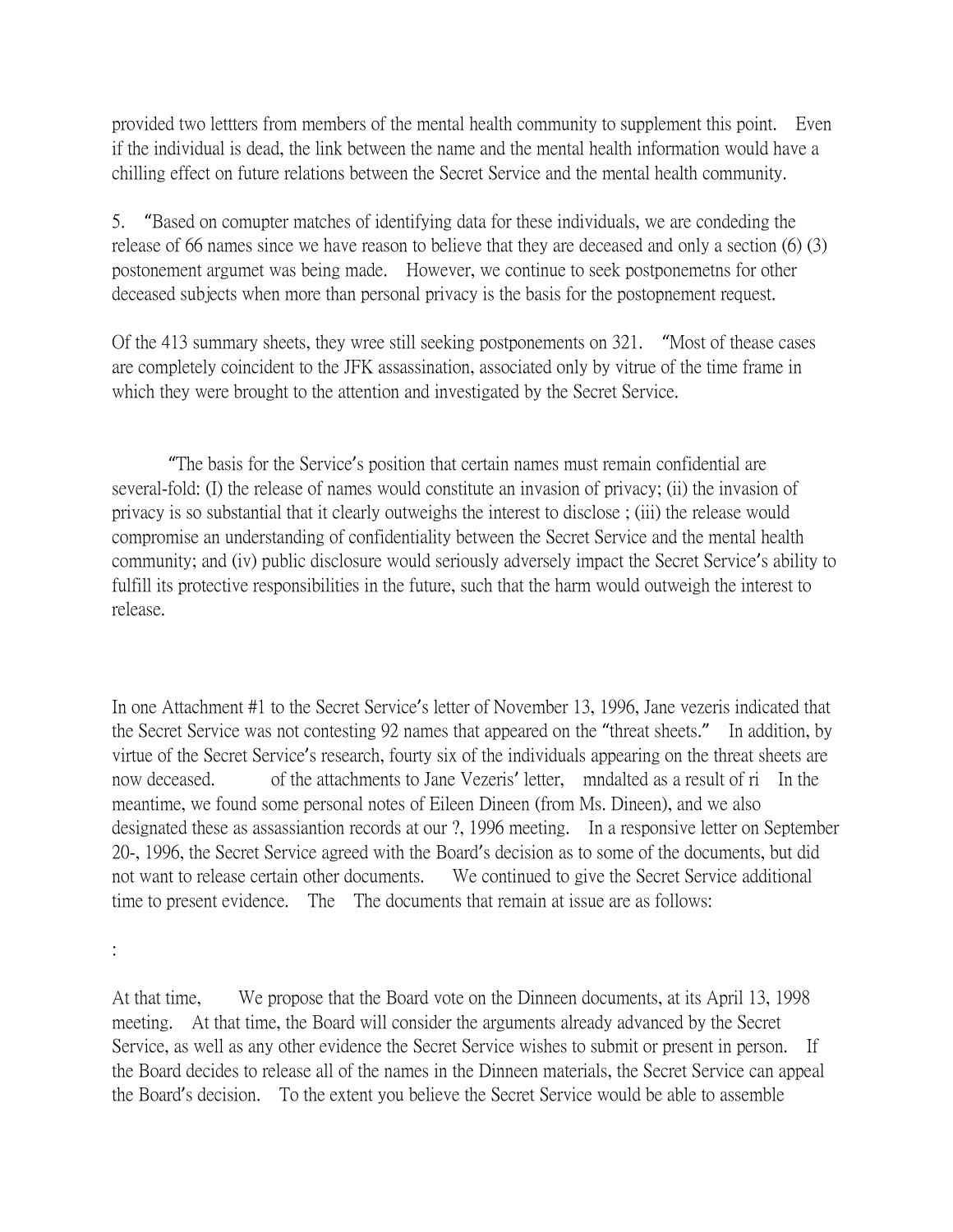additional, persuasive evidence in support of its requested postponements, the Board would be pleased to postpone consideration of the Dinneen materials until its May 12, 1998 meeting.

The following documents are at issue:

|                                                         | 1.                                                                                              | RIF #180-10087-10302                                                                                             | (Eileen Dinneen's review of JFK Trip files for   | 1963 with attached |  |
|---------------------------------------------------------|-------------------------------------------------------------------------------------------------|------------------------------------------------------------------------------------------------------------------|--------------------------------------------------|--------------------|--|
| Secret Service Report Forms)                            |                                                                                                 |                                                                                                                  |                                                  |                    |  |
|                                                         | 2.                                                                                              | RIF #180-10103-10465                                                                                             | (Memorandum from Eileen Dinneen to Dick)         | Billings regarding |  |
| review of Protective Cases                              |                                                                                                 |                                                                                                                  |                                                  | Established by the |  |
| Secret Service during 1963)                             |                                                                                                 |                                                                                                                  |                                                  |                    |  |
|                                                         | 3.                                                                                              | RIF #180-10065-10379                                                                                             | (Three folders of 413 sheets compiled by Eileen) |                    |  |
| Dinneen summarizing<br>protective intelligence          |                                                                                                 |                                                                                                                  |                                                  |                    |  |
| cases established by the<br>Secret Service during 1963) |                                                                                                 |                                                                                                                  |                                                  |                    |  |
|                                                         | Item #1 from Dinneen's Personal Materials<br>4.<br>(Memorandum-Secret Service Protective Cases) |                                                                                                                  |                                                  |                    |  |
|                                                         | 5 <sub>1</sub>                                                                                  | Item #2 from Dinneen's Personal Materials<br>(Secret Service Index File and Commission Documents: U.S. Archives) |                                                  |                    |  |
|                                                         | Item #9 from Dinneen's Personal Materials<br>6.<br>(Document #006256 re: Briefing Papers)       |                                                                                                                  |                                                  |                    |  |

Arguments in support of releasing these documents:

(The Secret Service has outlined its arguments in three separate letters: April 15, 1996 and June 24, 1996, and November 13, 1996. )

1. The JFK Act presumes that the documents at issue are "assassination records" because of Eileen Dinneen's identification of them in her study of Secret Service records (and in her capacity as working for the HSCA?)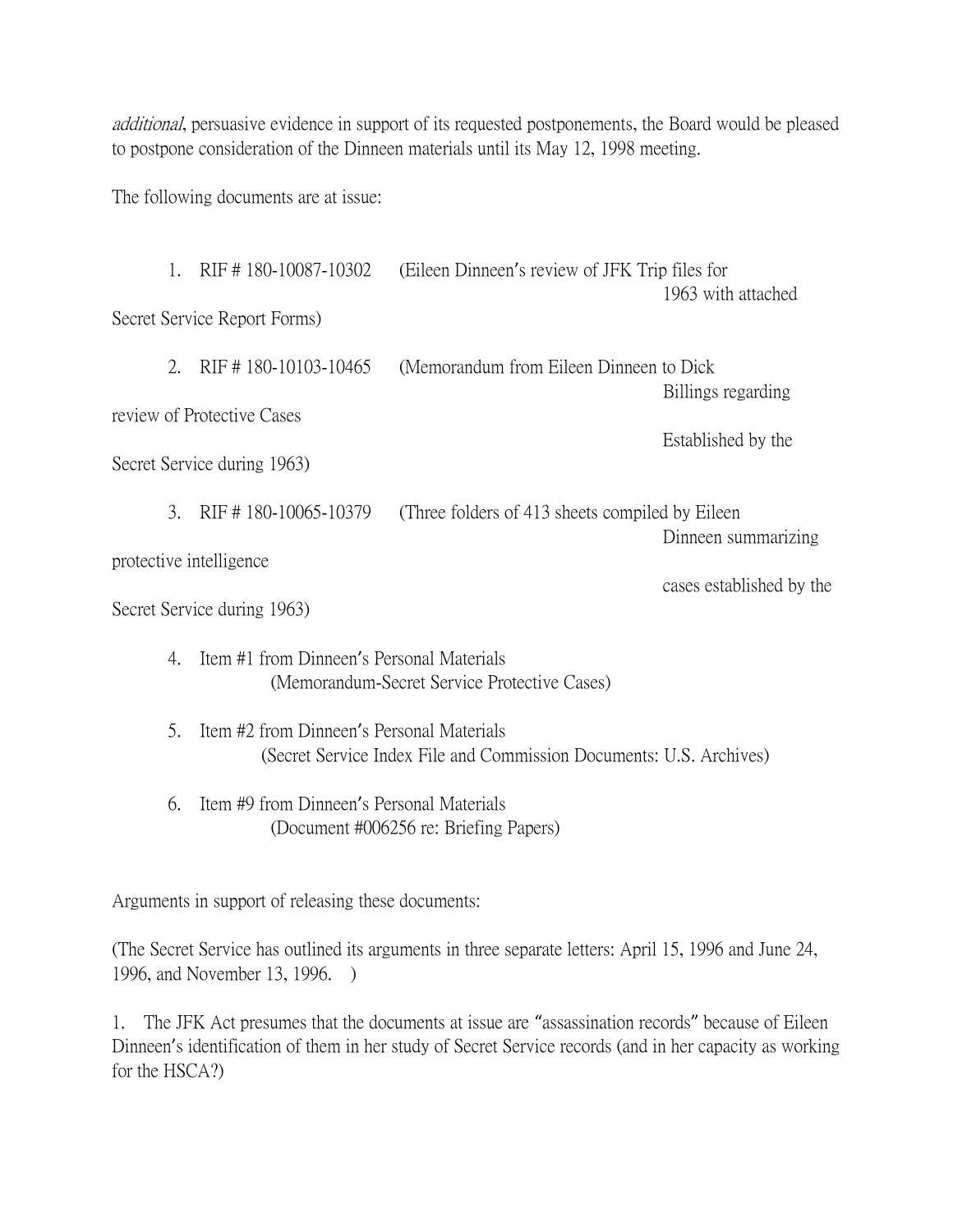Ms. Jane Vezeris March 12, 1998 Page 2

2. Many of the individuals names as targets were not associated in any way with the mental health community. Some really did threaten President Kennedy in March - November, 1963. The Board could redefine ways in which more of the names could be released beyond those the Service has already agreed to release. (?) Some of the names have already been identifie din other Secret Service records that have been released as well as in FBI reports.

3. The Service's assertino of a Sec. 6(5) postponement failes for several reasons: One is that the use of the mental health community has already been revealed in the Thomas Vallee reports as well as the John Warrington file. Both of these files contain detailed psychiatric information. A second reason is that Secret Service agents referred to this technique in their HSCA interviews, which ahve already been released. The most compelling reason is that the Secret Service is willing to reveal the names of individuals it thinks is relevant to the assassination - (Undercuts their privacy and protection arguments for the others). Plus - if they release the text - in a way, they are conceding that they receive information from mental health providers. Frequently, the information obtained by mental health providers is clearly identifiable by virtue of the text.

3. The Secret Service fears a chilling effect on its relationship with the mental health community. However, none of the documents at issue mentions the name of a doctor or member of the mental health community. Question: Is the information listed in such a way as to identify the fact that it came from a psychologist, etc.? Only targets names appear (with the exception of a few informants check this out.)

4. Secret Service's claim that if it sought out the people listed in the documents, these individuals would start trouble for the Secret Service. Question: Check this out.

5. Secret Service destroyed protective surveys that one of Dinneen's memos describes. Her information is the only remaining source revealing the content of the protective surveys, and that memo should be released in full. Among the files destroyed: Box 5: 38 folders 3-18-63 to 9-24-63 and Box 2 7 folders March - November 1963: Other places Folder #5 - January - June, 1963; Other Places Folder #6 - July - Nov. 1963; Sheraton Park Hotel - Folder #3 1963 ; Shoreham Hotel 5-15-62 to 5-9-63; Statler Hilton hotel - folder #3 1963; State Department folder 33, Theaters. (This is our strongest argument)

Options:

1. Release in full. Secret Service probably will appeal. Let them appeal.